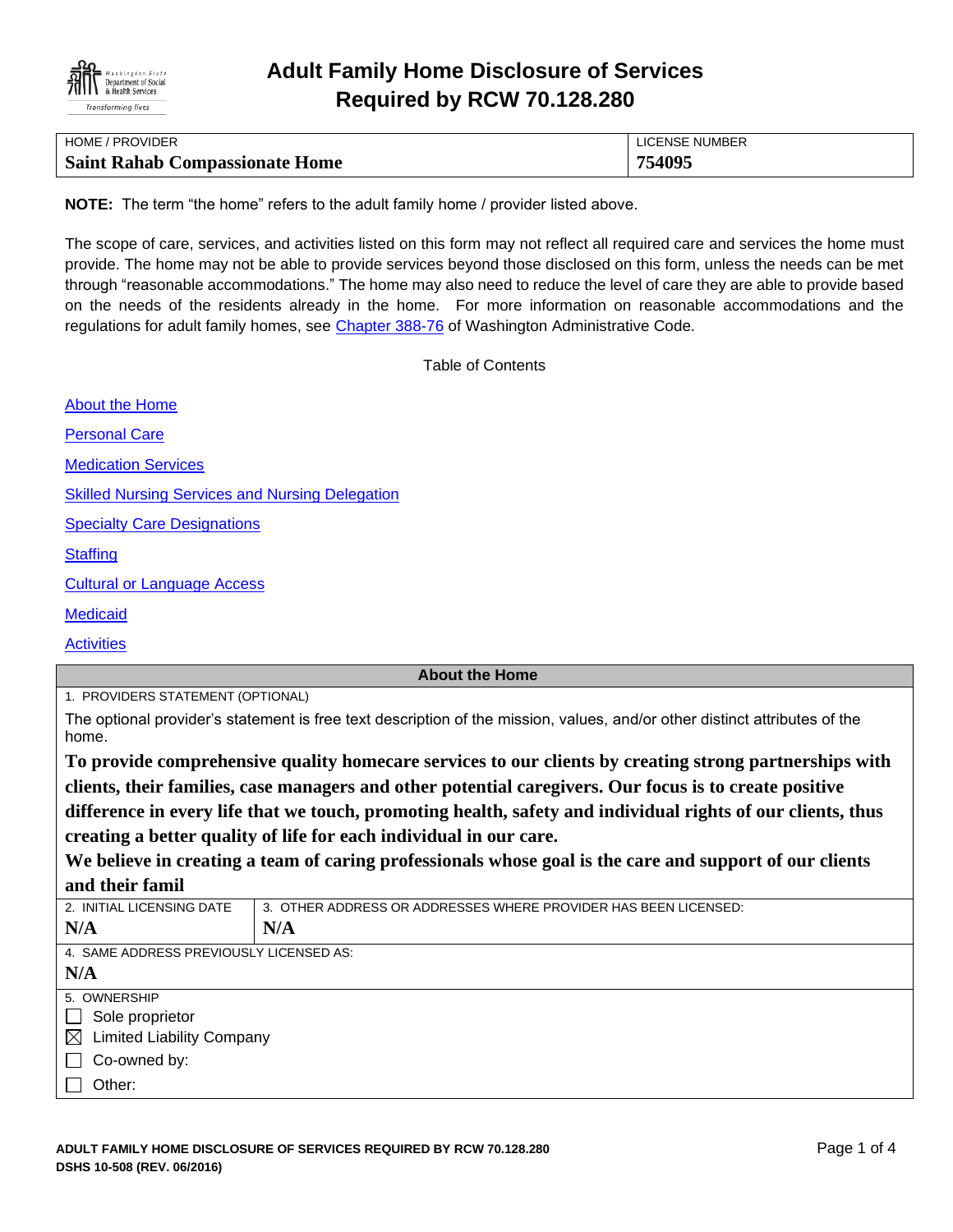#### <span id="page-1-0"></span>**Personal Care**

"Personal care services" means both physical assistance and/or prompting and supervising the performance of direct personal care tasks as determined by the resident's needs, and does not include assistance with tasks performed by a licensed health professional. (WAC 388-76-10000)

1. EATING

If needed, the home may provide assistance with eating as follows:

**We will provide assistance to clients based on their specific needs & as indicated in the client specific care plan. Examples include: - Supervising & cuing clients who are at risk of choking/aspiration - Atering texture of food ie: cutting in to bite sized pieces, chopping or pureeing solid foods. - Feeding clients as indicated**

2. TOIL FTING

If needed, the home may provide assistance with toileting as follows:

**Will provide toileting assistance from cueing, monitoring, transfer on/off toilet, as per individuals care plan**

3. WALKING

If needed, the home may provide assistance with walking as follows:

**Will provide assistance with walking indoors and outdoor area with cues and monitor movements. Making sure to always assist those who use assistive devices such as canes, walkers, or whelchairs.**

4. TRANSFERRING

If needed, the home may provide assistance with transferring as follows:

**Transferring may include; cueing, monitoring, two person assist. Other transfers may include; from bed, chair, wheelchair, standing position and mechanical transfers**

5. POSITIONING

If needed, the home may provide assistance with positioning as follows:

**Positioning assistance may range from cueing, monitoring, or a two person assist. Assistance will include positioning on sides while in bed, positing while on the wheelchair, and bed mobility from lying position. Will also follow individual negotiated care plan.**

6. PERSONAL HYGIENE

If needed, the home may provide assistance with personal hygiene as follows:

**Will provide personal hygiene by cueing, monitoring, and total assistance. Assistance includes showers/complete bed bath, shaving, brushing teeth, combing hair, denture care, peri-care, and caring for nails.**

7. DRESSING

If needed, the home may provide assistance with dressing as follows:

**We will provide dressing assistance by cueing, set up and total assistance.** 

8. BATHING

If needed, the home may provide assistance with bathing as follows:

**Will provide bathing assistance by cueing, monitoring, and total assistance. This includes providing showers in shower tub, shower chairs and providing bed bath based on individuals care plans**

9. ADDITIONAL COMMENTS REGARDING PERSONAL CARE

**Saint Rahab Compassionate Home has two bathrooms and a wheel chair accessible/walk-in shower to provide personal care** 

<span id="page-1-1"></span>**Medication Services**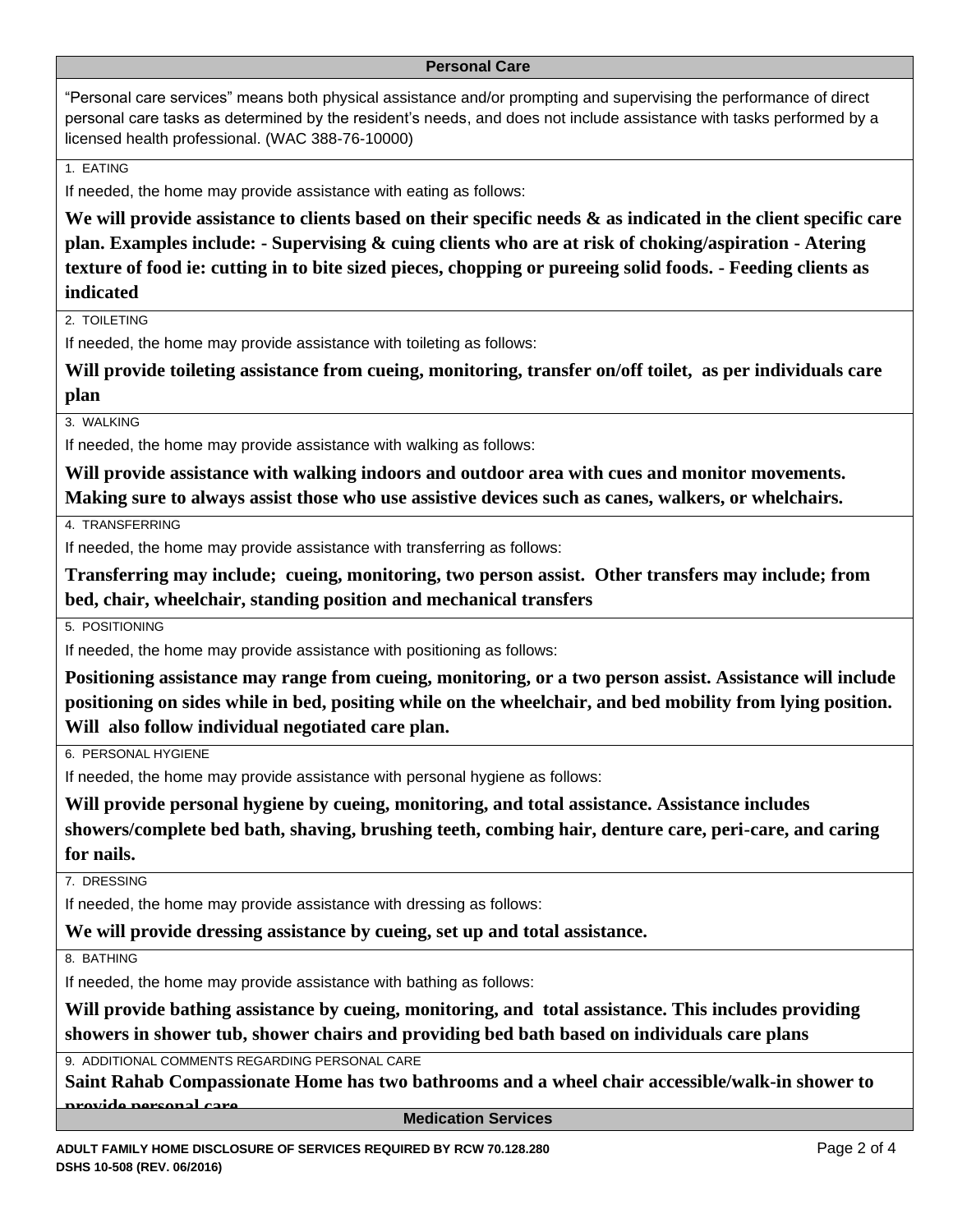If the home admits residents who need medication assistance or medication administration services by a legally authorized person, the home must have systems in place to ensure the services provided meet the medication needs of each resident and meet all laws and rules relating to medications. (WAC 388-76-10430)

The type and amount of medication assistance provided by the home is:

# **We will provide medication monitoring, cueing, set up to total assistance. Will contract with an RN to provide all Nurse delegation tasks.**

ADDITIONAL COMMENTS REGARDING MEDICATION SERVICES

## **A Rigistered Nurse will provide all Nurse Delegation Tasks**

### <span id="page-2-0"></span>**Skilled Nursing Services and Nurse Delegation**

If the home identifies that a resident has a need for nursing care and the home is not able to provide the care per chapter 18.79 RCW, the home must contract with a nurse currently licensed in the state of Washington to provide the nursing care and service, or hire or contract with a nurse to provide nurse delegation. (WAC 388-76-10405)

The home provides the following skilled nursing services:

**Saint Rahab Compassionate Home will contract with an RN who is licensed in the state of Washington to provide resident assessement and provide nurse delegation.**

The home has the ability to provide the following skilled nursing services by delegation:

**Saint Rahab Compassionate Home will contract with a State of Washington Registered Nurse to provide resident assessement and provide delegation. Services may include nose, ear, eye drops and ointments, catheter care, or monitoring blood glucose levels.**

ADDITIONAL COMMENTS REGARDING SKILLED NURSING SERVICE AND NURSING DELEGATION

### <span id="page-2-1"></span>**Specialty Care Designations**

We have completed DSHS approved training for the following specialty care designations:

- $\boxtimes$  Developmental disabilities
- $\boxtimes$  Mental illness
- $\boxtimes$  Dementia

ADDITIONAL COMMENTS REGARDING SPECIALTY CARE DESIGNATIONS

**N/A**

## <span id="page-2-2"></span>**Staffing**

The home's provider or entity representative must live in the home, or employ or have a contract with a resident manager who lives in the home and is responsible for the care and services of each resident at all times. The provider, entity representative, or resident manager is exempt from the requirement to live in the home if the home has 24-hour staffing coverage and a staff person who can make needed decisions is always present in the home. (WAC 388-76-10040)

- $\boxtimes$  The provider lives in the home.
- $\Box$  A resident manager lives in the home and is responsible for the care and services of each resident at all times.
- $\Box$  The provider, entity representative, or resident manager does not live in the home but the home has 24-hour staffing coverage, and a staff person who can make needed decisions is always present in the home.

The normal staffing levels for the home are:

| $\boxtimes$ Registered nurse, days and times: On Call |  |
|-------------------------------------------------------|--|
|                                                       |  |

 $\Box$  Licensed practical nurse, days and times:

|  |  |  |  | $\boxtimes$ Certified nursing assistant or long term care workers, days and times: $\,$ 24 hour staffing coverage |
|--|--|--|--|-------------------------------------------------------------------------------------------------------------------|
|--|--|--|--|-------------------------------------------------------------------------------------------------------------------|

 $\boxtimes$  Awake staff at night